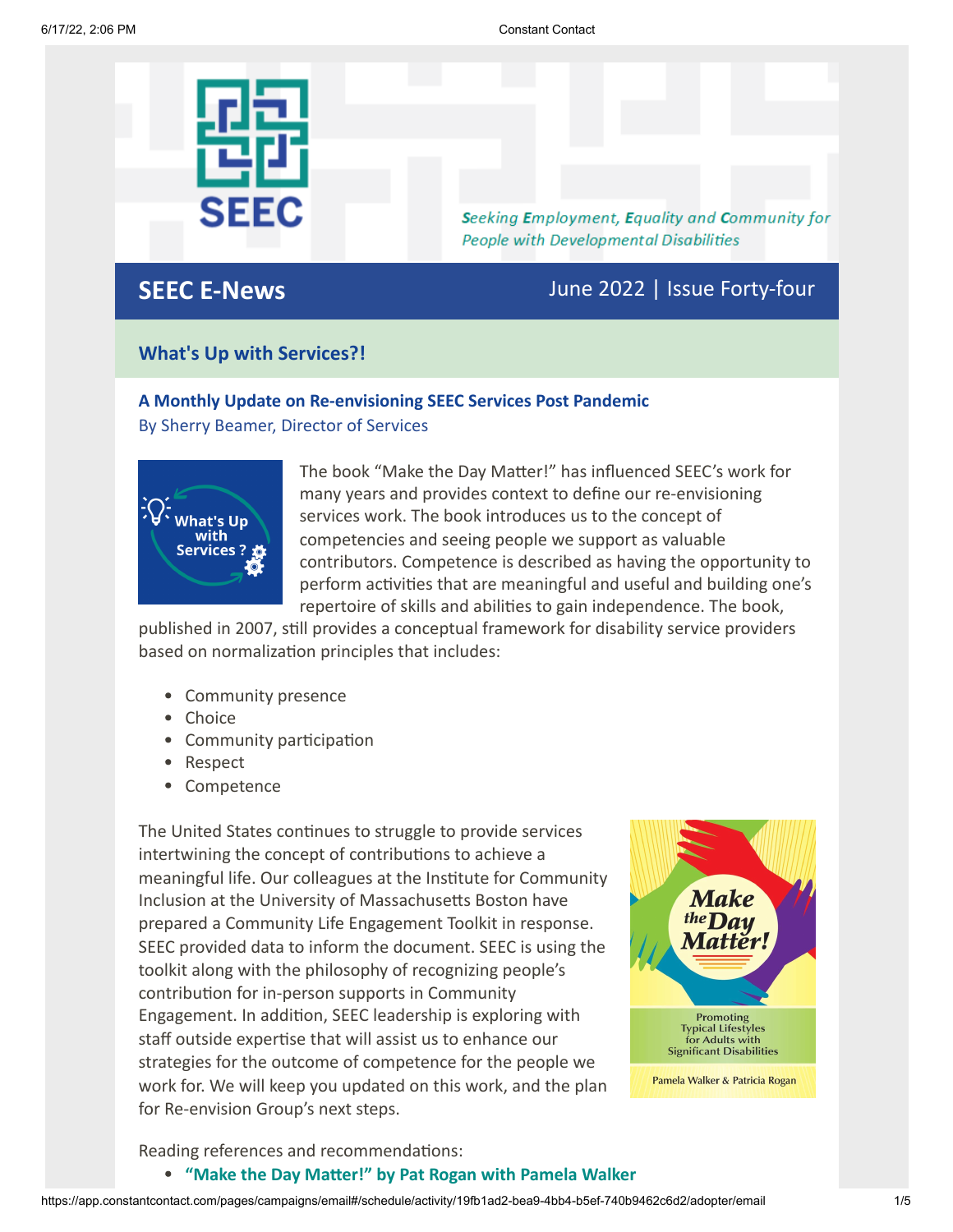**["Twenty-two Cents an Hour: Disability Rights and the Fight to End Subminimum](https://dougcrandell.com/) Wages" 2022 by our colleague Doug Crandall** that provides history and current context to the concept of normal economic standard (Doug has written many fun fiction works you may enjoy as well)

### **Inside This Issue**

- What's Up with Services?
- SEEC Innovations
- SEEC's Expertise Recognized at National Level
- Summer is Here: Welcome Interns!
- Work and Thrive: New Jobs and Work Anniversaries
- Telling Stories of Resilience and Hope
- Mark Your Calendars!

# **SEEC Innovations**

Innovation is in SEEC's DNA. SEEC has profoundly impacted how support is provided to people with intellectual and developmental disabilities in Maryland and beyond. Today as the world evolves, SEEC is proud to make sure the people we support are empowered and belong. Over the past few years, SEEC has developed new ways to provide services and updated its processes to be more efficient.



Last week, SEEC shared its recent innovations with its partners from the Department of Disabilities and the Developmental Disabilities Administration (DDA). Carol A. Beatty, Secretary of the Maryland Department of Disabilities, Bernard Simons, Deputy Secretary of Developmental Disabilities Administration (DDA) and Onesta Duke, Southern Maryland Regional Director of Developmental Disabilities Administration (DDA), came to SEEC on June 6th and learned about person-centered volunteerism, problem-solving, the wellness pilot, the DSP I pilot, and the Moving Out program. More details about the different topics presented during the DDA visits will be shared during the weekly staff and monthly family call, starting on Wednesday, July 1st with the Moving Out presentation on the Family Call.

# **SEEC's Expertise Recognized at National Level**

# **20th Anniversary of the College of Direct Support/Elsevier Learning Platform**

SEEC is a leader in the country in creating career pathways and training for DSPs. This work is recognized at the national level at the 20th Anniversary of the College of Direct Support/Elsevier learning platform. Our DSP II leaders and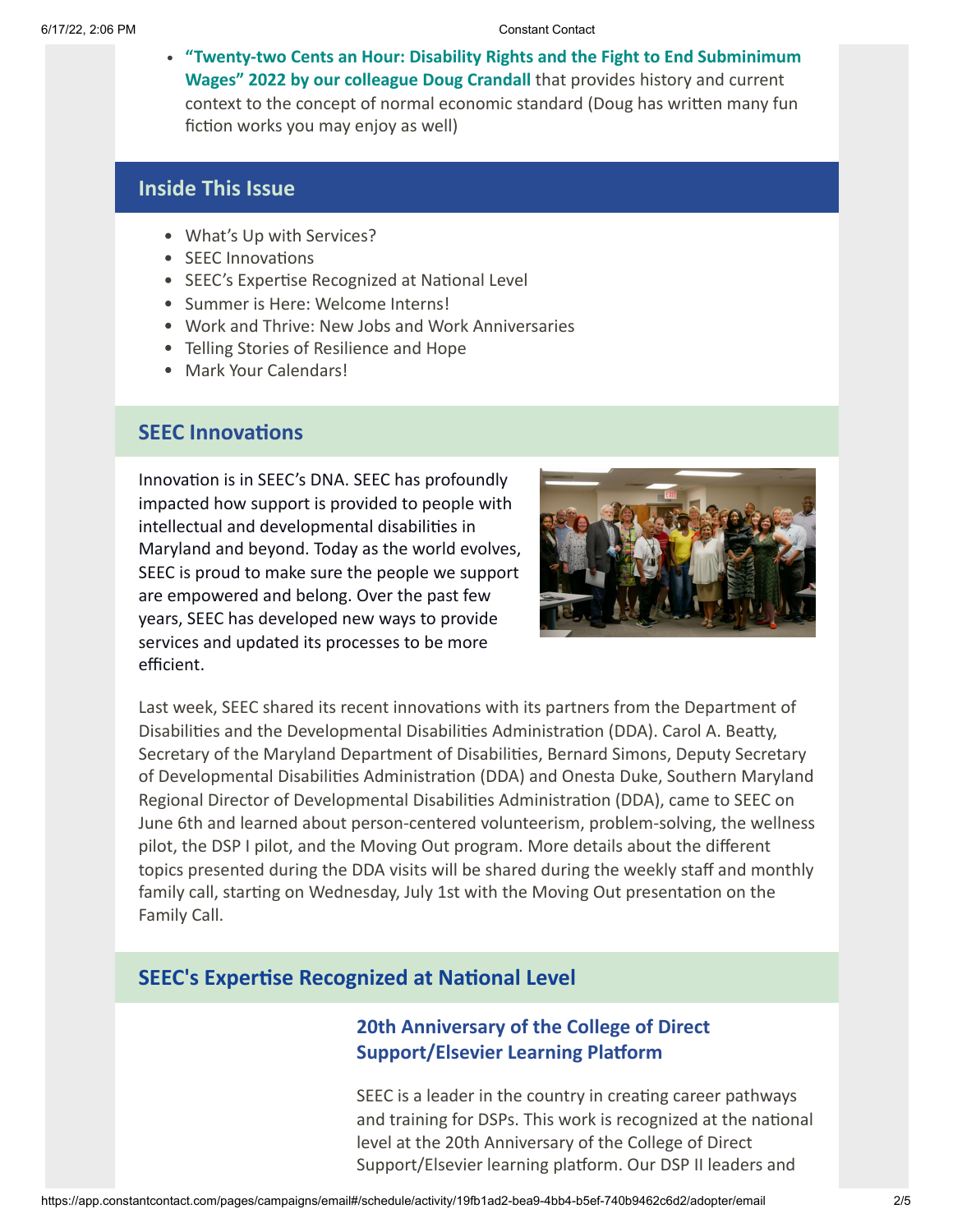

training team members, Ric Andrews and Anna Oldham as well as DSP II graduates Sam Opaluwa and Marie Bonnet were interviewed by Jerry Smith, Communications Director for UMN Institute on Community to talk about their experience and inspire others.

# **2022 National APSE (Association of People Supporting Employment) Conference**

The APSE conference's selection process for presentations is very competitive and we are thrilled to announce that SEEC was selected to give not one, but two presentations! The first presentation is about DSP training and career pathways and the other is about behavioral support for people having



a job in the community. We have a great video we are debuting at APSE that we look forward to sharing in the weeks ahead. Pictured here are our colleagues in attendance in Denver, CO this week!

#### **SEEC FACT:**

#### **What is 7,759 miles?**

- 1. Approximatively the distance a bird would have to travel to fly from Silver Spring to Shanghai.
- 2. The total number of miles recorded by SEEC's staff in 2021 in the well-traveled platform.
- 3. The total number of miles reimbursed by SEEC to staff in May 2022

If you choose 3, you are right! That is a lot of miles and represents well what it means for SEEC to provide community-based support!

# **Summer is Here: Welcome Interns!**

As part of SEEC's innovative work, we aspire to create a pipeline for future workers. To

that end, this summer SEEC once again is hosting a formal internship program to provide opportunities for students to learn more about the disability sector and related career opportunities. The program offers various internships in many of SEEC's departments as well as mentorship and a robust lunch and learn series.

We are excited to welcome ten students to SEEC this summer for an immersive learning and professional development experience! Nine college students will be working with the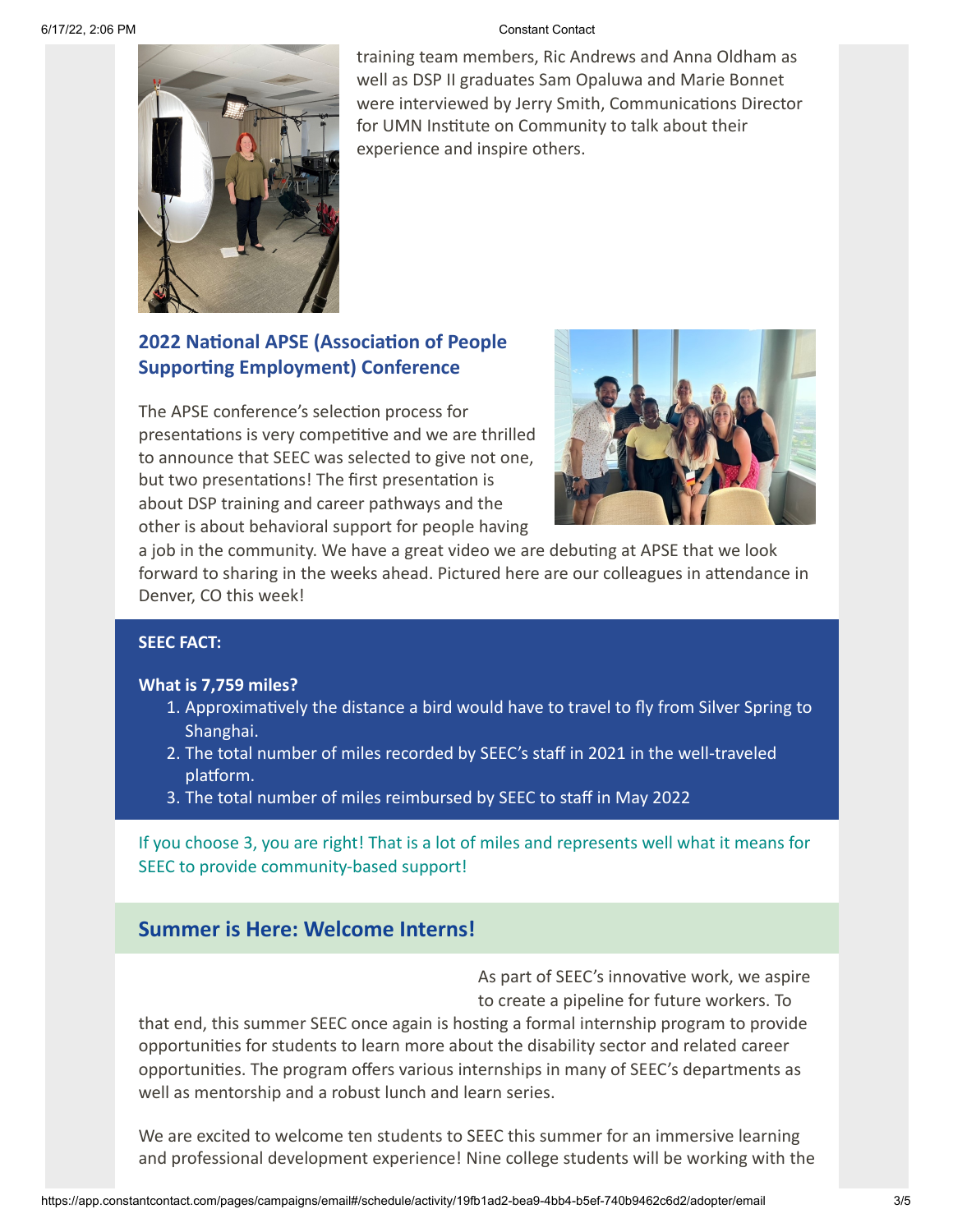following departments:

- Human Resources (1)
- Knowledge Management (1)
- Supported Living (1)
- Partnerships (1)
- $\bullet$  IT (2)
- Employment Outreach (1)
- Project SEARCH (2)

Additionally, we will have one student from Montgomery County Public Schools who will be hosted at SEEC for Summer RISE, a program for rising MCPS juniors and seniors to participate in a career-based learning opportunity during the summer.

We look forward to sharing more information about our interns in future newsletters!

# **Work and Thrive: New Jobs and Work Anniversaries**

In the era of the great resignation, SEEC is excited to celebrate work anniversaries and new contracts signed! A big congratulations from the Employment Services, Project SEARCH and Employer Outreach Teams to everyone supported by SEEC starting a new job or reaching a work anniversary and those that support them! You are living, working and thriving and we celebrate your successes every day!

# **HAPPY WORK ANNIVERSARY**



## **Telling Stories of Resilience**

People with intellectual and developmental disabilities have stories to tell; stories that give

us an opportunity as supporters of inclusion and diversity to learn about their experiences, challenges, and successes. Storytelling is what makes us human and helps us make profound connections with others. At SEEC, our person-centered approach makes us passionate about the stories of the people we support and having a team of staff to help tell those stories helps bring them to life. **For Nate Torres, who recently joined SEEC as a Communications Multi-Media Assistant after his summer 2021 internship, telling the stories of the people we support is an opportunity to shine a light on individuals so often dismissed. He is excited to share with others the work happening here at SEEC while increasing the recognition around SEEC's innovations in the field.**

Nate worked earlier this year with Ava, Devaughn, and Sam to share short stories about their lives in the community. These videos have been shared with SEEC's supporters and have inspired people to learn more about our mission, staff, and the people SEEC supports. Stay tuned for new releases on SEEC's YouTube channel (Follow us and get updated for new videos):

**[https://www.youtube.com/channel/UChcwQ8DSKcAhH\\_wJRCkqUmg/videos](https://www.youtube.com/channel/UChcwQ8DSKcAhH_wJRCkqUmg/videos)**